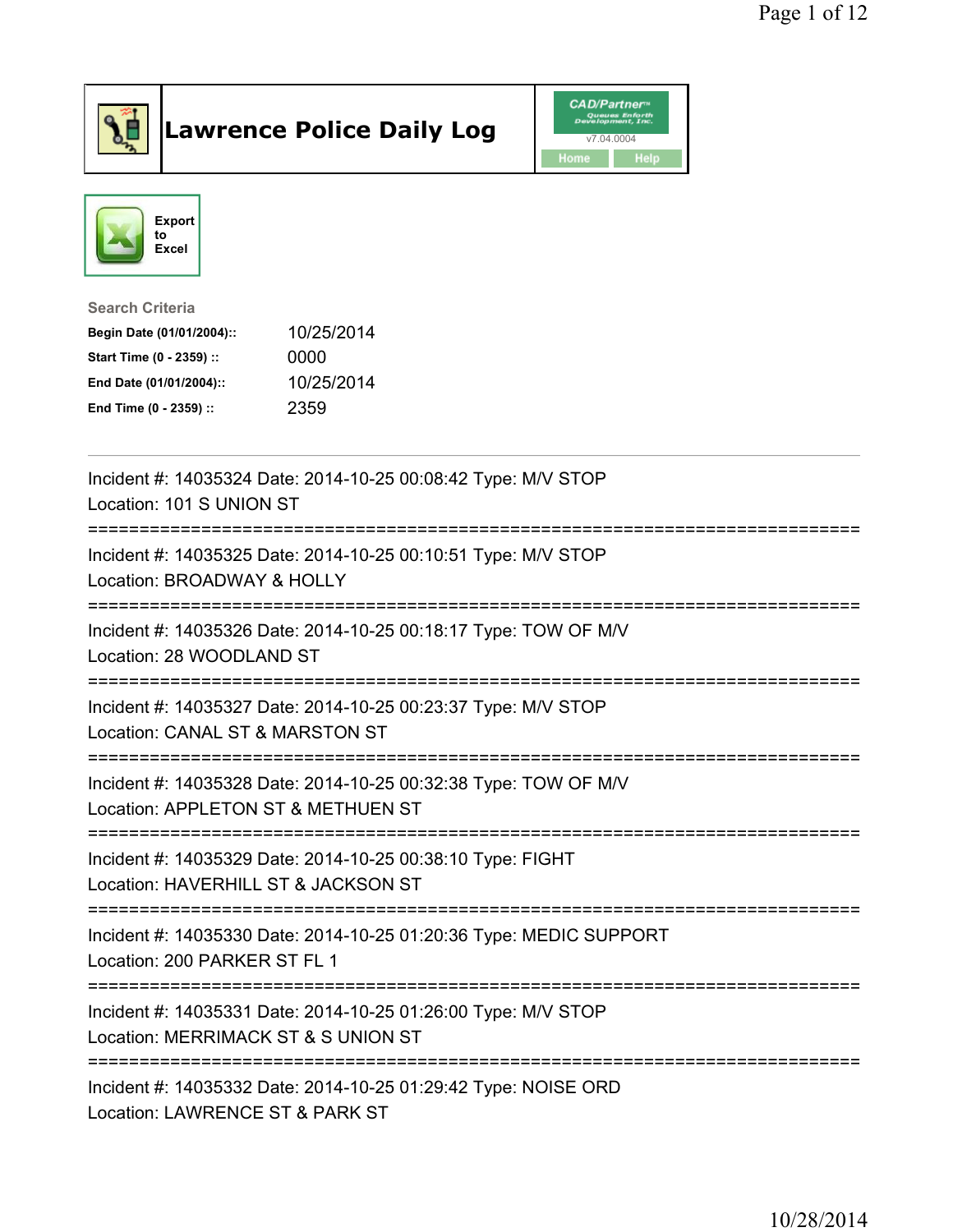| Incident #: 14035333 Date: 2014-10-25 01:32:22 Type: NOISE ORD<br>Location: 185 LAWRENCE ST                                       |
|-----------------------------------------------------------------------------------------------------------------------------------|
| Incident #: 14035334 Date: 2014-10-25 01:40:05 Type: NOISE ORD<br>Location: 3 EASTON ST                                           |
| Incident #: 14035335 Date: 2014-10-25 01:57:38 Type: DOMESTIC/PROG<br>Location: 77 S UNION ST #22                                 |
| Incident #: 14035336 Date: 2014-10-25 02:05:02 Type: DISTURBANCE<br>Location: 7 SPRUCE ST FL 2                                    |
| Incident #: 14035337 Date: 2014-10-25 02:09:55 Type: UNWANTEDGUEST<br>Location: 275 SALEM ST FL 1                                 |
| Incident #: 14035338 Date: 2014-10-25 02:23:43 Type: NOISE ORD<br>Location: 65 MARGIN ST<br>===================================== |
| Incident #: 14035339 Date: 2014-10-25 02:36:57 Type: DOMESTIC/PROG<br>Location: 150 WILLOW ST                                     |
| Incident #: 14035340 Date: 2014-10-25 02:45:38 Type: MEDIC SUPPORT<br>Location: 459 BROADWAY                                      |
| Incident #: 14035341 Date: 2014-10-25 03:01:28 Type: NOISE ORD<br>Location: 155 LAWRENCE ST FL 2                                  |
| Incident #: 14035342 Date: 2014-10-25 03:15:05 Type: DISTURBANCE<br>Location: 4 TYLER ST                                          |
| Incident #: 14035343 Date: 2014-10-25 03:23:48 Type: NOISE ORD<br>Location: 127 BENNINGTON ST FL 2                                |
| Incident #: 14035344 Date: 2014-10-25 03:25:00 Type: MEDIC SUPPORT<br>Location: 351 ESSEX ST                                      |
| Incident #: 14035345 Date: 2014-10-25 03:38:01 Type: SHOTS FIRED<br>Location: KENT ST & S UNION ST                                |
| =================<br>Incident #: 14035346 Date: 2014-10-25 03:40:36 Type: M/V STOP                                                |

Location: 358 ANDOVER ST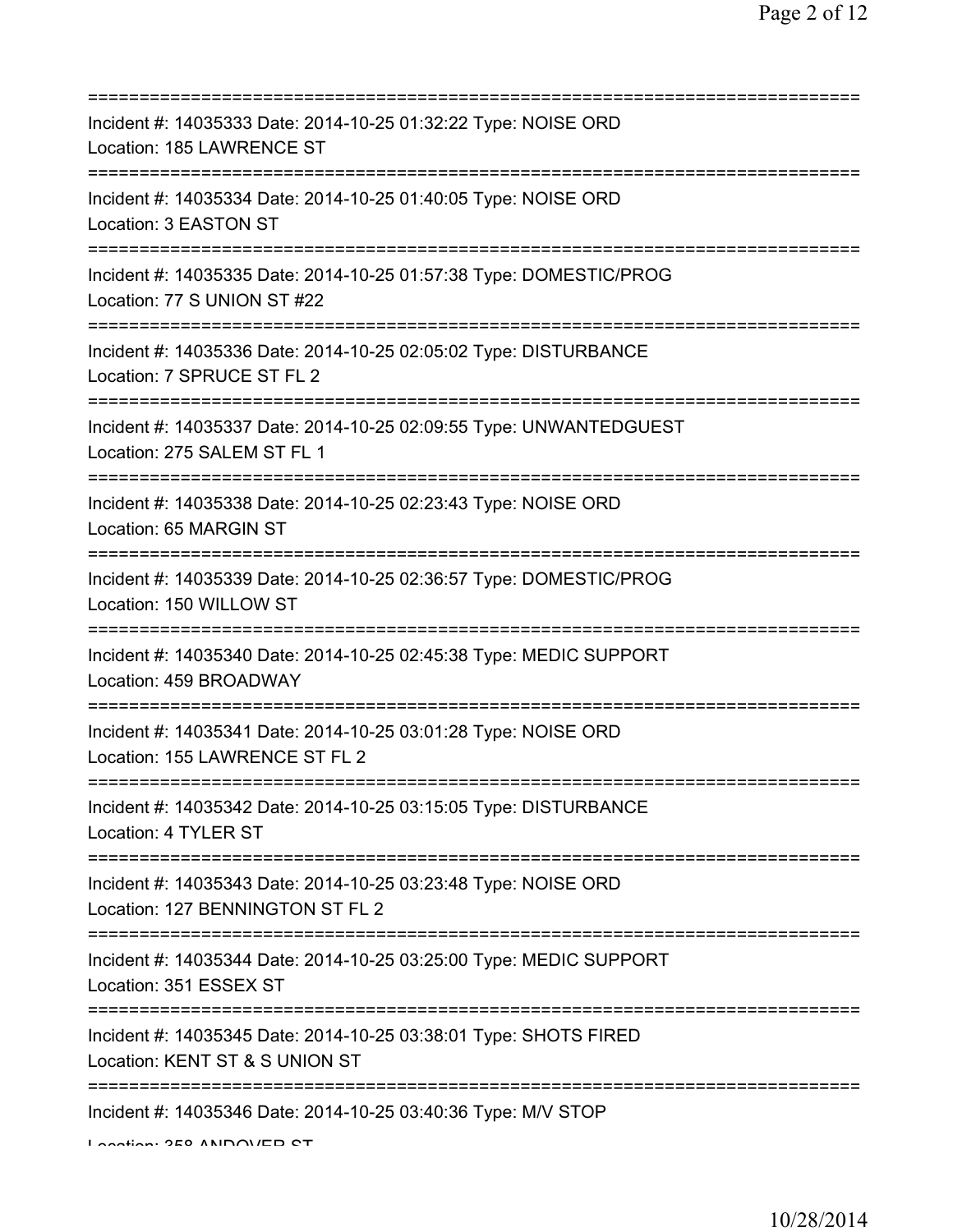| Incident #: 14035347 Date: 2014-10-25 03:54:54 Type: M/V STOP<br>Location: ESSEX ST & LAWRENCE ST<br>========================                     |
|---------------------------------------------------------------------------------------------------------------------------------------------------|
| Incident #: 14035348 Date: 2014-10-25 04:04:47 Type: M/V STOP<br>Location: ERVING AV & LAWRENCE ST                                                |
| Incident #: 14035349 Date: 2014-10-25 05:51:42 Type: DISTURBANCE<br>Location: 32 HOBSON ST FL 2                                                   |
| ======================<br>Incident #: 14035350 Date: 2014-10-25 06:44:42 Type: ANIMAL COMPL<br>Location: 6 DIAMOND ST #26                         |
| =====================================<br>Incident #: 14035351 Date: 2014-10-25 07:02:43 Type: DISTURBANCE<br>Location: 32 HOBSON ST FL 2          |
| ======================<br>Incident #: 14035352 Date: 2014-10-25 07:04:10 Type: PARK & WALK<br>Location: 205 BROADWAY                              |
| Incident #: 14035353 Date: 2014-10-25 07:40:01 Type: DISTURBANCE<br>Location: 279 PARK ST                                                         |
| Incident #: 14035354 Date: 2014-10-25 07:44:35 Type: ALARMS<br>Location: 6 EMERALD AV                                                             |
| Incident #: 14035355 Date: 2014-10-25 07:52:08 Type: ALARMS<br>Location: LDC / 2 APPLETON ST                                                      |
| Incident #: 14035356 Date: 2014-10-25 08:22:41 Type: DISTURBANCE<br>Location: 32 HOBSON ST FL 1                                                   |
| Incident #: 14035357 Date: 2014-10-25 08:26:42 Type: GUN CALL<br>Location: LOWELL ST & OXFORD ST                                                  |
| ======================================<br>Incident #: 14035359 Date: 2014-10-25 08:31:01 Type: MISSING PERS<br>Location: 176 FERRY ST             |
| ;==================================<br>Incident #: 14035358 Date: 2014-10-25 08:32:24 Type: ALARMS<br>Location: SALVATION ARMY / 250 HAVERHILL ST |
| Incident #: 14035360 Date: 2014-10-25 08:43:28 Type: MAL DAMAGE                                                                                   |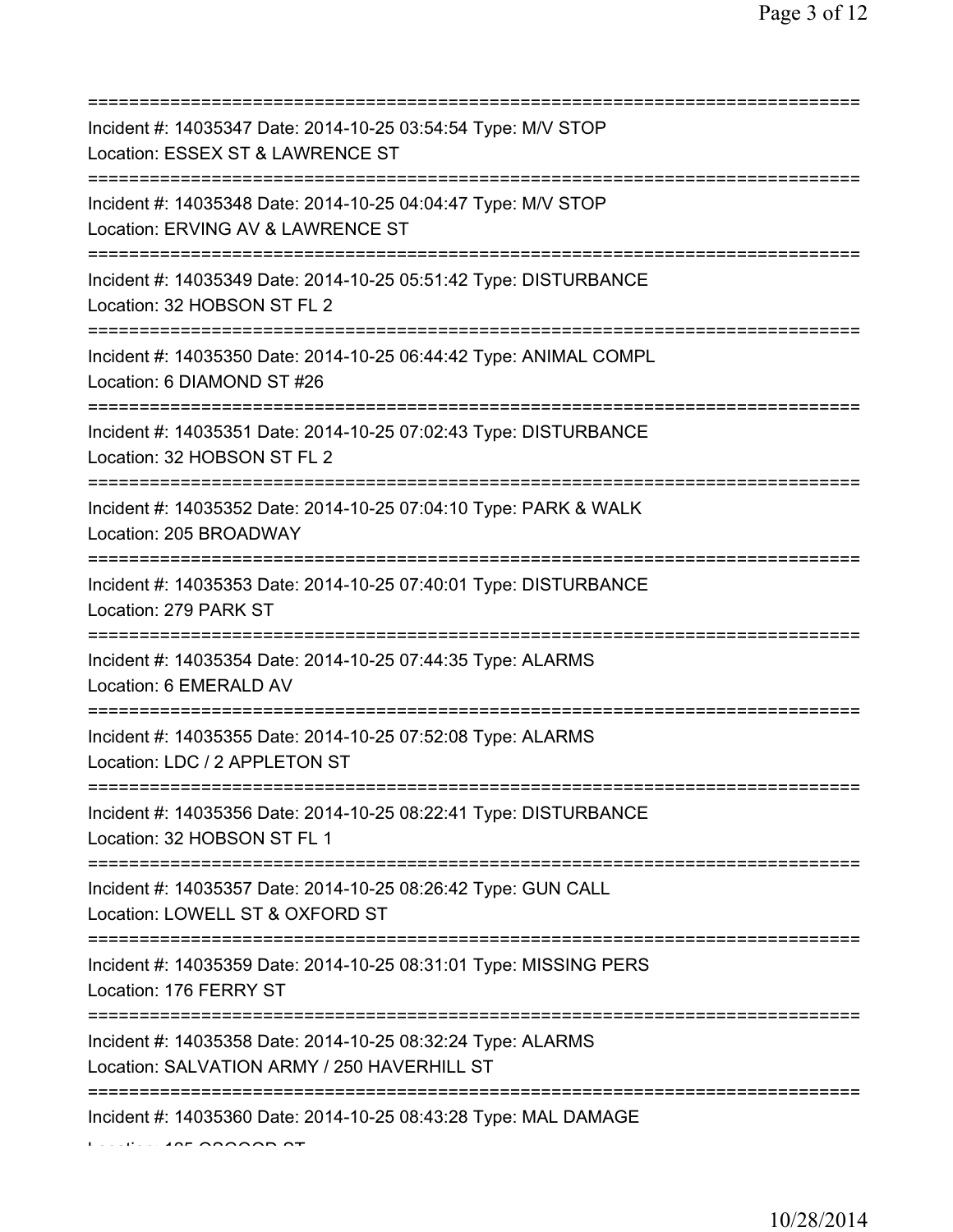| Incident #: 14035361 Date: 2014-10-25 08:53:59 Type: MEDIC SUPPORT<br>Location: 17 HUBBARD PL FL 1                                                  |
|-----------------------------------------------------------------------------------------------------------------------------------------------------|
| Incident #: 14035362 Date: 2014-10-25 09:20:59 Type: ALARM/BURG<br>Location: RIVAS MULTISERVICES / 473 BROADWAY                                     |
| Incident #: 14035363 Date: 2014-10-25 09:41:37 Type: AUTO ACC/UNK PI<br>Location: GULF GAS STATION / 233 WINTHROP AV<br>:========================== |
| Incident #: 14035364 Date: 2014-10-25 09:44:55 Type: SUICIDE ATTEMPT<br>Location: 6 DIAMOND ST #18                                                  |
| Incident #: 14035365 Date: 2014-10-25 09:45:03 Type: ANIMAL COMPL<br>Location: 101 OLIVE AV<br>===============================                      |
| Incident #: 14035366 Date: 2014-10-25 10:02:12 Type: LIC PLATE STO<br>Location: 30 MYRTLE CT                                                        |
| Incident #: 14035367 Date: 2014-10-25 10:07:57 Type: UNKNOWN PROB<br>Location: 115 NEWBURY ST                                                       |
| Incident #: 14035368 Date: 2014-10-25 10:08:54 Type: THREATS<br>Location: 17 BIRCH ST                                                               |
| Incident #: 14035369 Date: 2014-10-25 10:18:28 Type: DOMESTIC/PROG<br>Location: 6 DIAMOND ST #18                                                    |
| Incident #: 14035370 Date: 2014-10-25 11:19:36 Type: MISSING PERS<br>Location: 33 RHINE ST                                                          |
| Incident #: 14035371 Date: 2014-10-25 11:51:57 Type: ALARM/BURG<br>Location: RIVAS MULTI SERVICES / 473 BROADWAY                                    |
| Incident #: 14035372 Date: 2014-10-25 11:56:39 Type: ALARM/HOLD<br>Location: NICK'S PLACE / 195 LOWELL ST                                           |
| Incident #: 14035373 Date: 2014-10-25 11:56:49 Type: M/V STOP<br>Location: 205 BROADWAY                                                             |
| :============================<br>Incident #: 14035374 Date: 2014-10-25 11:59:46 Type: ALARM/HOLD                                                    |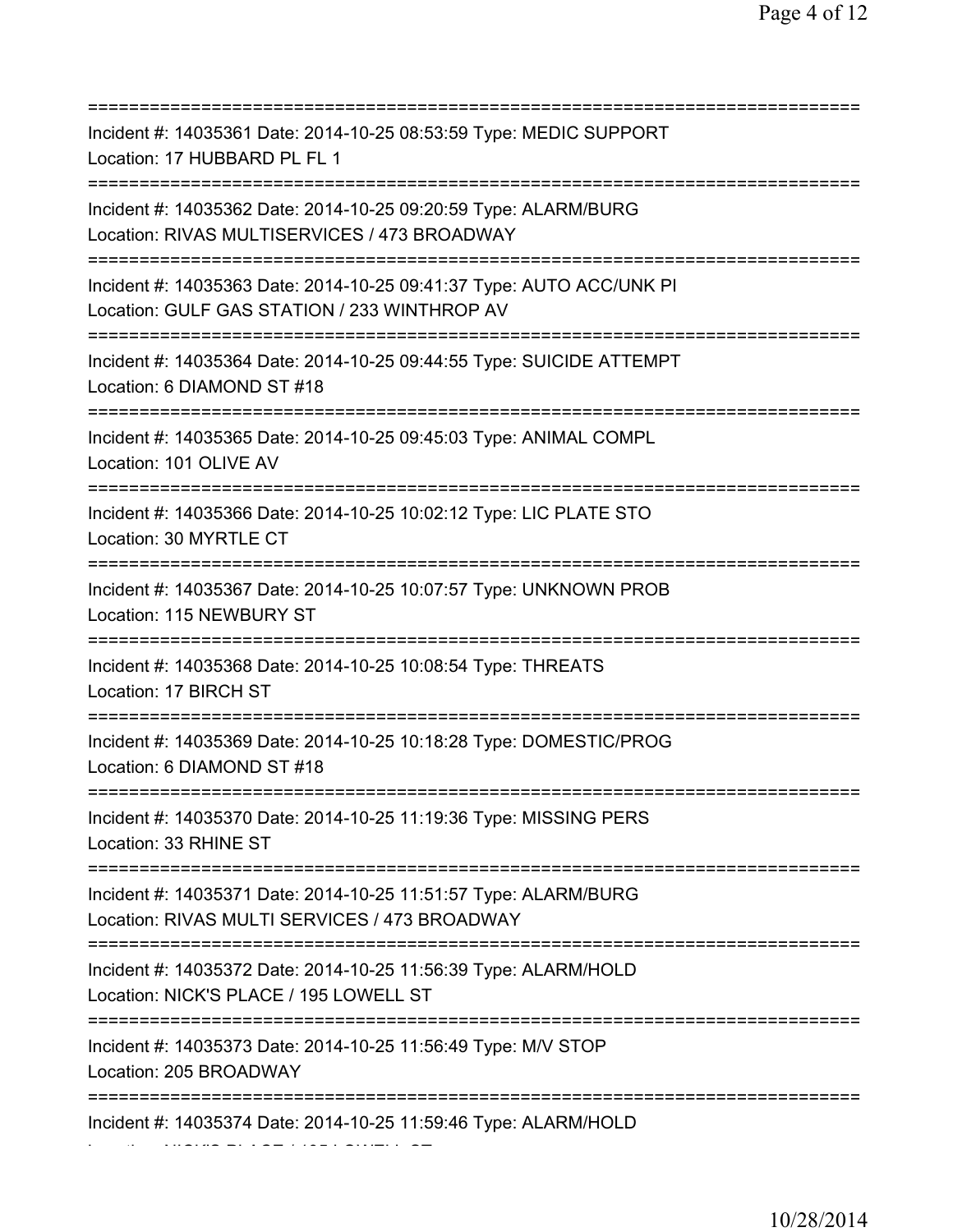| Incident #: 14035375 Date: 2014-10-25 12:00:09 Type: M/V STOP<br>Location: BROADWAY & DAISY ST                                              |
|---------------------------------------------------------------------------------------------------------------------------------------------|
| Incident #: 14035376 Date: 2014-10-25 12:02:04 Type: SUS PERS/MV<br>Location: WALGREENS / 220 S BROADWAY<br>_______________________________ |
| Incident #: 14035377 Date: 2014-10-25 12:55:11 Type: SUS PERS/MV<br>Location: NEWTON ST & SANBORN ST                                        |
| Incident #: 14035378 Date: 2014-10-25 13:02:58 Type: ALARM/BURG<br>Location: 35 KENDALL ST<br>=================================             |
| Incident #: 14035379 Date: 2014-10-25 13:03:13 Type: DISTURBANCE<br>Location: 133 ESSEX ST                                                  |
| Incident #: 14035381 Date: 2014-10-25 13:12:45 Type: CIVIL PROB<br>Location: 13 CENTRE ST                                                   |
| Incident #: 14035380 Date: 2014-10-25 13:22:00 Type: GENERAL SERV<br>Location: 115 BUNKERHILL ST FL 1<br>==============                     |
| Incident #: 14035382 Date: 2014-10-25 14:17:34 Type: MAN DOWN<br>Location: 448 ANDOVER ST                                                   |
| Incident #: 14035383 Date: 2014-10-25 14:24:11 Type: SUS PERS/MV<br>Location: 4 LORENZO RD                                                  |
| Incident #: 14035387 Date: 2014-10-25 14:24:58 Type: HIT & RUN M/V<br>Location: COMMON ST & LAWRENCE ST                                     |
| Incident #: 14035384 Date: 2014-10-25 14:36:13 Type: INVEST CONT<br>Location: 21 KENDALL ST<br>====================================         |
| Incident #: 14035385 Date: 2014-10-25 14:49:42 Type: KEEP PEACE<br>Location: 358 ANDOVER ST FL 2                                            |
| ======<br>Incident #: 14035386 Date: 2014-10-25 15:13:01 Type: DISTURBANCE<br>Location: 114 ABBOTT ST FL 3RD                                |
| Incident #: 14035388 Date: 2014-10-25 15:21:15 Type: THREATS                                                                                |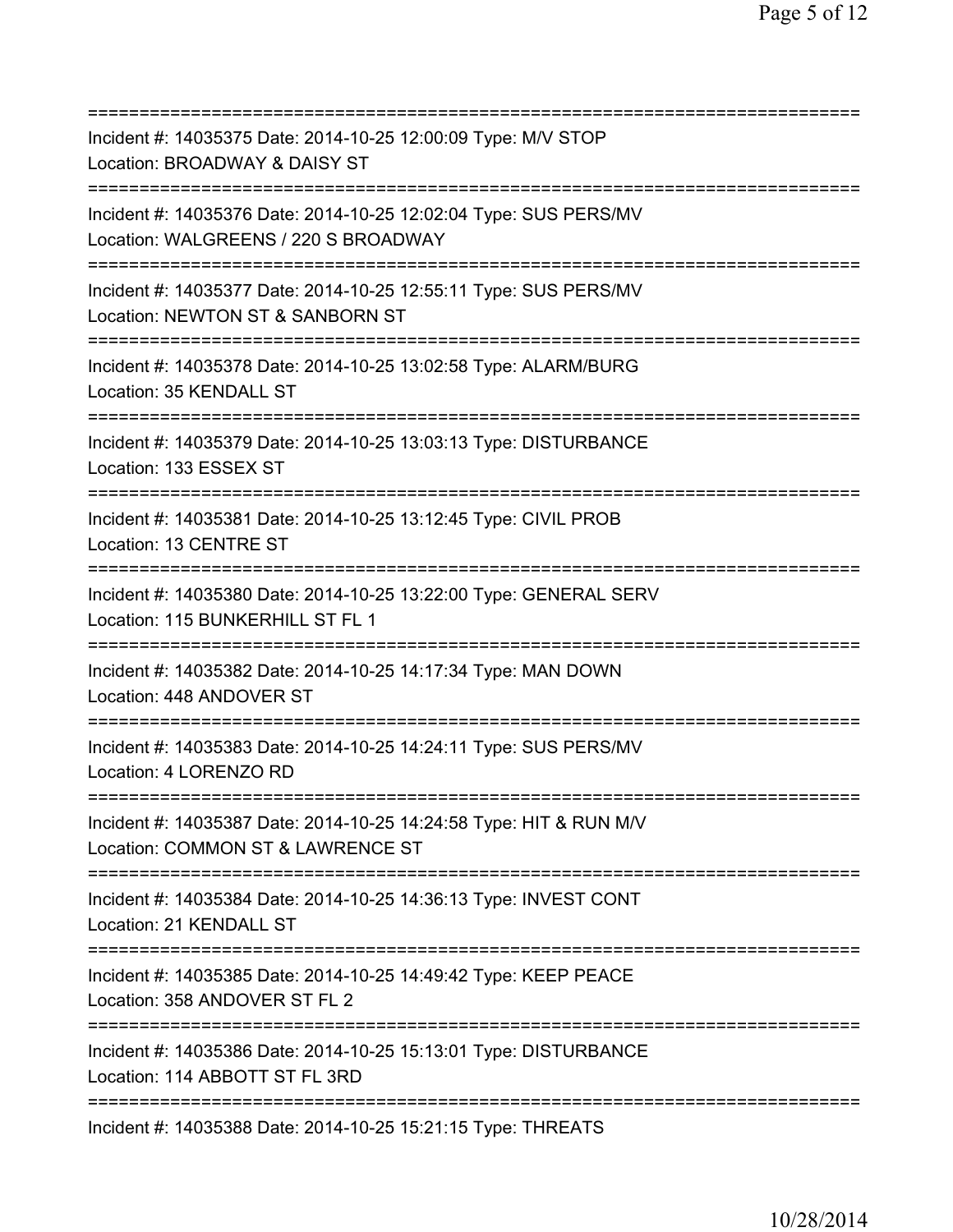=========================================================================== Incident #: 14035389 Date: 2014-10-25 15:28:18 Type: HIT & RUN M/V Location: 40 POPLAR ST =========================================================================== Incident #: 14035390 Date: 2014-10-25 15:37:28 Type: DISTURBANCE Location: 257 BROADWAY #4 =========================================================================== Incident #: 14035392 Date: 2014-10-25 15:47:04 Type: STOL/MV/PAS Location: 126 CROSS ST =========================================================================== Incident #: 14035391 Date: 2014-10-25 15:49:47 Type: E911 HANGUP Location: 40 YOUNG AV =========================================================================== Incident #: 14035393 Date: 2014-10-25 15:55:20 Type: GENERAL SERV Location: 10 HIGHGATE ST =========================================================================== Incident #: 14035394 Date: 2014-10-25 17:06:18 Type: UNWANTEDGUEST Location: COR UNUM MEAL CENTER / 191 SALEM ST =========================================================================== Incident #: 14035395 Date: 2014-10-25 17:07:59 Type: HIT & RUN M/V Location: ESSEX ST & UNION =========================================================================== Incident #: 14035396 Date: 2014-10-25 17:11:35 Type: M/V STOP Location: BROADWAY & CONCORD ST =========================================================================== Incident #: 14035397 Date: 2014-10-25 17:17:27 Type: M/V STOP Location: CONCORD ST & FRANKLIN ST =========================================================================== Incident #: 14035398 Date: 2014-10-25 17:22:56 Type: M/V STOP Location: 90 LOWELL ST =========================================================================== Incident #: 14035399 Date: 2014-10-25 17:23:33 Type: MAN DOWN Location: MERRIMACK ST & S BROADWAY =========================================================================== Incident #: 14035400 Date: 2014-10-25 17:25:19 Type: M/V STOP Location: HAMPSHIRE ST & TREMONT ST =========================================================================== Incident #: 14035401 Date: 2014-10-25 17:27:50 Type: M/V STOP Location: BROADWAY & LOWELL ST =========================================================================== Incident #: 14035402 Date: 2014-10-25 17:32:30 Type: MEDIC SUPPORT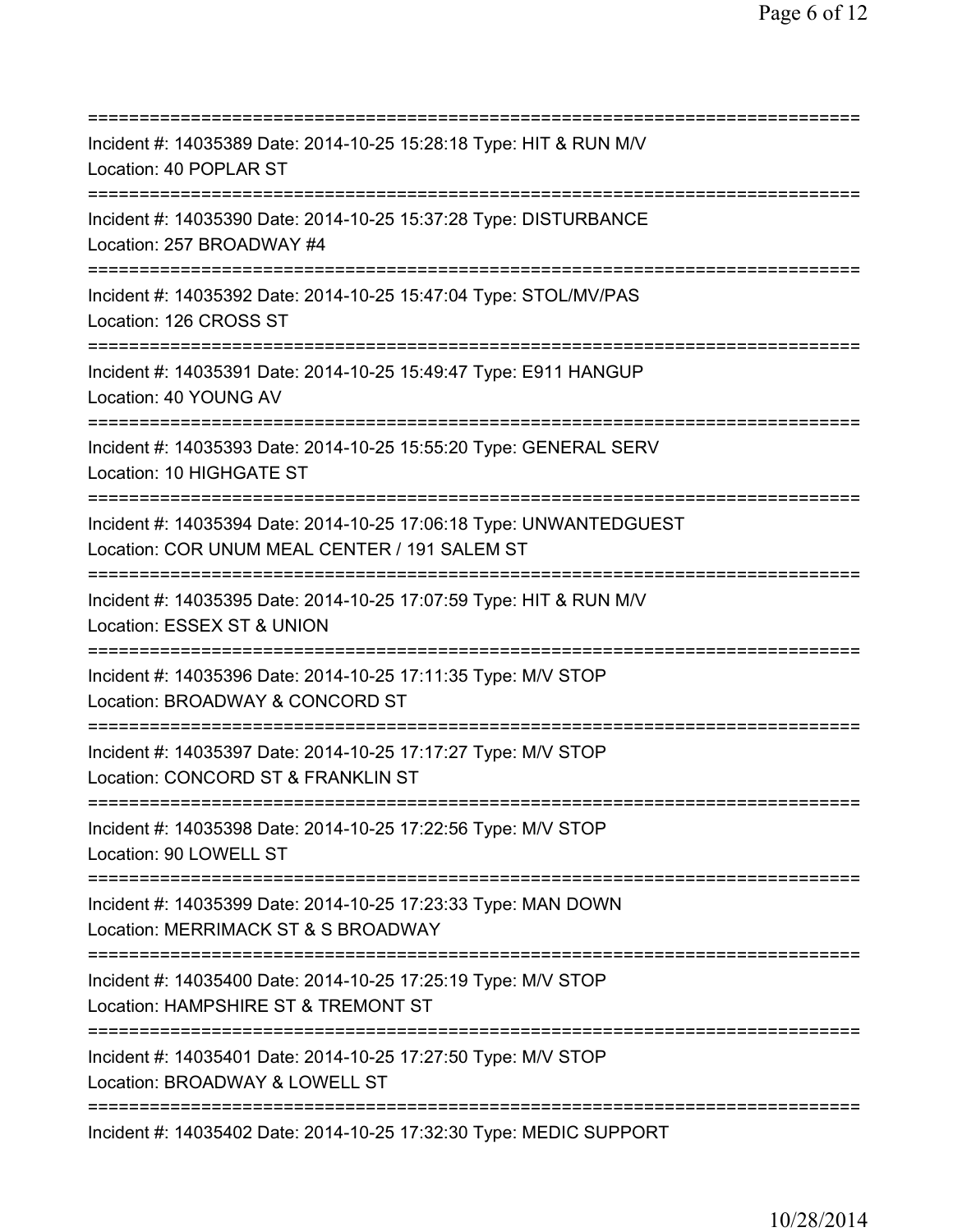Location: 15 RIVERVIEW PL =========================================================================== Incident #: 14035403 Date: 2014-10-25 17:34:53 Type: M/V STOP Location: HAMPSHIRE ST & PARK ST =========================================================================== Incident #: 14035404 Date: 2014-10-25 17:41:09 Type: NOISE ORD Location: 141 BERKELEY ST =========================================================================== Incident #: 14035406 Date: 2014-10-25 17:43:18 Type: A&B PAST Location: 203 BRUCE ST FL 2 =========================================================================== Incident #: 14035405 Date: 2014-10-25 17:45:18 Type: M/V STOP Location: 62 CROSS ST =========================================================================== Incident #: 14035407 Date: 2014-10-25 17:47:13 Type: UNWANTEDGUEST Location: HAFFNER'S GAS STATION / 69 PARKER ST =========================================================================== Incident #: 14035408 Date: 2014-10-25 17:49:08 Type: M/V STOP Location: AMESBURY ST & LOWELL ST =========================================================================== Incident #: 14035409 Date: 2014-10-25 17:49:38 Type: M/V STOP Location: BROADWAY & CANAL ST =========================================================================== Incident #: 14035410 Date: 2014-10-25 17:53:08 Type: M/V STOP Location: BROADWAY & CANAL ST =========================================================================== Incident #: 14035411 Date: 2014-10-25 17:57:44 Type: M/V STOP Location: BROADWAY & CANAL ST =========================================================================== Incident #: 14035412 Date: 2014-10-25 17:59:30 Type: M/V STOP Location: COMMON ST & HAMPSHIRE ST =========================================================================== Incident #: 14035413 Date: 2014-10-25 18:06:54 Type: M/V STOP Location: BROADWAY & LOWELL ST =========================================================================== Incident #: 14035414 Date: 2014-10-25 18:11:47 Type: M/V STOP Location: BROADWAY & LOWELL ST =========================================================================== Incident #: 14035415 Date: 2014-10-25 18:15:09 Type: M/V STOP Location: BROADWAY & LOWELL ST ===========================================================================

Incident #: 14035416 Date: 2014 10 25 18:23:40 Type: ROBBERY PROG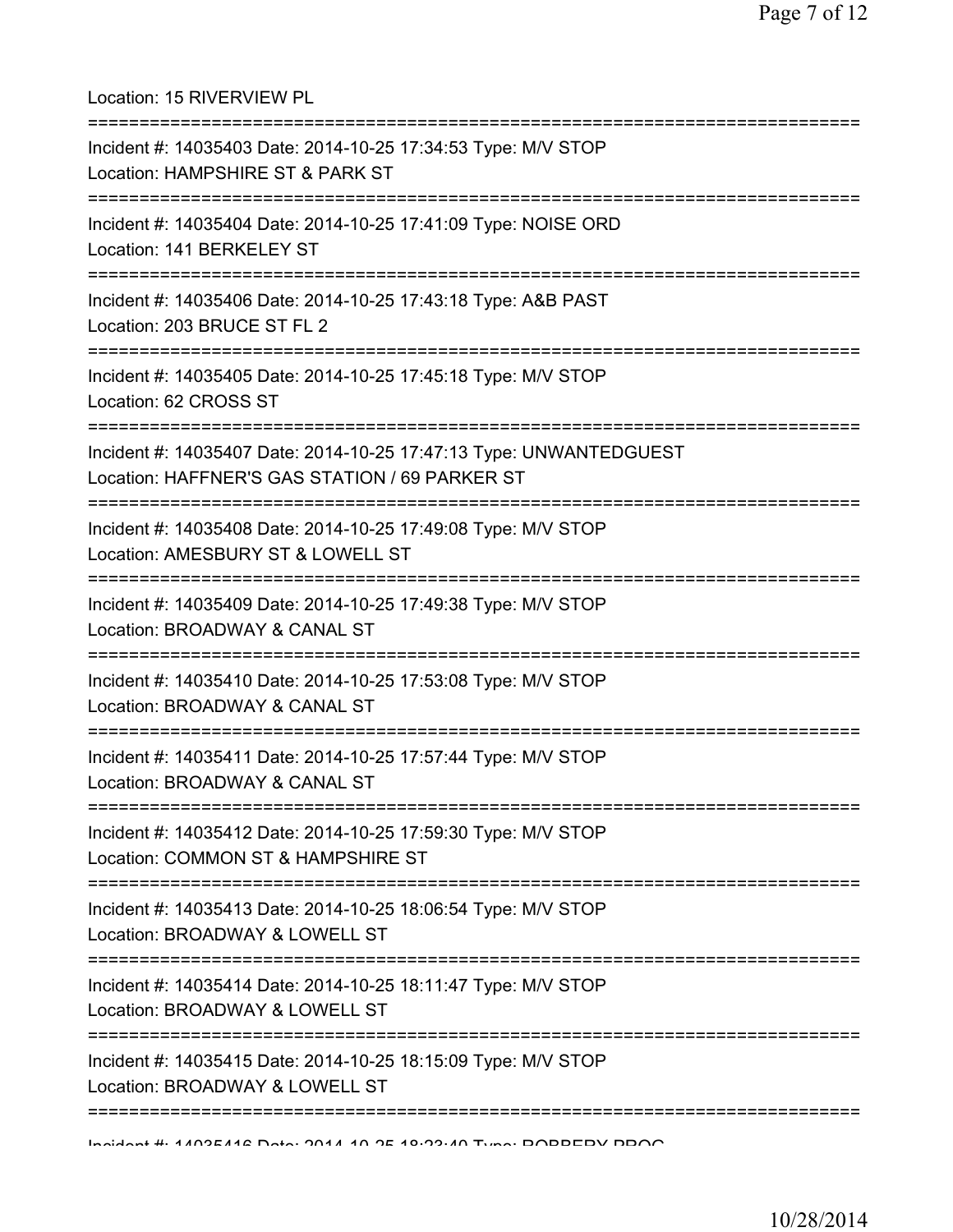Location: BEDFORD ST

| Incident #: 14035417 Date: 2014-10-25 18:28:00 Type: DRUG VIO<br>Location: 41 BERKELEY ST                                    |
|------------------------------------------------------------------------------------------------------------------------------|
| Incident #: 14035418 Date: 2014-10-25 18:38:36 Type: M/V STOP<br>Location: BROADWAY & LOWELL ST<br>========================= |
| Incident #: 14035419 Date: 2014-10-25 18:51:45 Type: M/V STOP<br>Location: BROADWAY & VALLEY ST                              |
| Incident #: 14035421 Date: 2014-10-25 18:58:16 Type: ALARM/BURG<br>Location: LAWRENCE HIGH / 70 N PARISH RD                  |
| Incident #: 14035420 Date: 2014-10-25 18:58:19 Type: M/V STOP<br>Location: FRANKLIN ST & LOWELL ST                           |
| Incident #: 14035422 Date: 2014-10-25 19:03:40 Type: M/V STOP<br>Location: BROADWAY & COMMON ST                              |
| Incident #: 14035424 Date: 2014-10-25 19:07:32 Type: ALARM/BURG<br>Location: 112 E HAVERHILL ST                              |
| Incident #: 14035423 Date: 2014-10-25 19:07:42 Type: INVEST CONT<br>Location: 198 PHILLIPS ST                                |
| Incident #: 14035425 Date: 2014-10-25 19:09:54 Type: M/V STOP<br>Location: BROADWAY & VALLEY ST                              |
| Incident #: 14035426 Date: 2014-10-25 19:13:37 Type: M/V STOP<br>Location: BROADWAY & LOWELL ST                              |
| Incident #: 14035427 Date: 2014-10-25 19:18:41 Type: GENERAL SERV<br>Location: 112 E HAVERHILL ST                            |
| Incident #: 14035428 Date: 2014-10-25 19:20:35 Type: M/V STOP<br>Location: BROADWAY & LOWELL ST                              |
| Incident #: 14035429 Date: 2014-10-25 19:26:03 Type: M/V STOP<br>Location: BROADWAY & LOWELL ST                              |
|                                                                                                                              |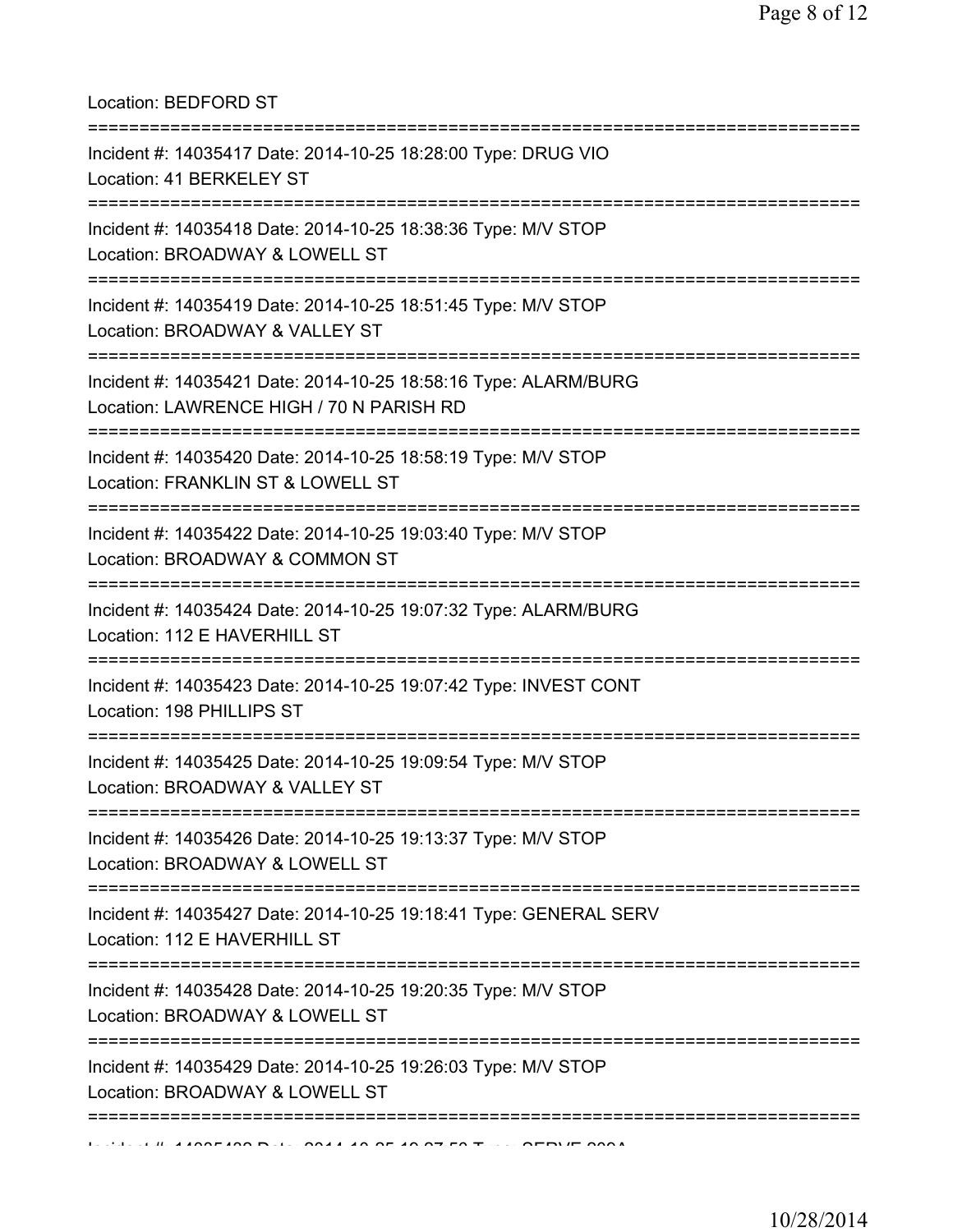Location: 6 INMAN ST #11

| ;===================================<br>Incident #: 14035430 Date: 2014-10-25 19:31:42 Type: M/V STOP<br>Location: BROADWAY & LOWELL ST                |
|--------------------------------------------------------------------------------------------------------------------------------------------------------|
| Incident #: 14035431 Date: 2014-10-25 19:32:12 Type: M/V STOP<br>Location: 52 HOWARD ST                                                                |
| Incident #: 14035433 Date: 2014-10-25 19:33:35 Type: GUN CALL<br>Location: 1002 ESSEX ST FL 2                                                          |
| Incident #: 14035434 Date: 2014-10-25 19:38:38 Type: DISABLED MV<br>Location: 495 LOWER DECK / null                                                    |
| Incident #: 14035435 Date: 2014-10-25 19:55:09 Type: M/V STOP<br>Location: 615 BROADWAY                                                                |
| Incident #: 14035437 Date: 2014-10-25 19:55:12 Type: 209A/SERVE<br>Location: 47 ADAMS ST                                                               |
| Incident #: 14035436 Date: 2014-10-25 19:59:36 Type: DOMESTIC/PROG<br>Location: 333 HAVERHILL ST #1B                                                   |
| Incident #: 14035438 Date: 2014-10-25 20:06:36 Type: MAL DAMAGE<br>Location: 809 BARBER SHOP / 115 NEWBURY ST<br>===================================== |
| Incident #: 14035439 Date: 2014-10-25 20:09:22 Type: ROBBERY ARMED<br>Location: COLUMBUS AV & HAVERHILL ST                                             |
| Incident #: 14035440 Date: 2014-10-25 20:21:08 Type: KEEP PEACE<br>Location: 803 ESSEX ST                                                              |
| Incident #: 14035441 Date: 2014-10-25 20:36:17 Type: M/V STOP<br>Location: RT 114 & RT 495                                                             |
| Incident #: 14035442 Date: 2014-10-25 21:04:41 Type: NOTIFICATION<br>Location: 95 MYRTLE ST FL 1                                                       |
| Incident #: 14035443 Date: 2014-10-25 21:05:59 Type: MEDIC SUPPORT<br>Location: LAWRENCE ST & MAPLE ST                                                 |
|                                                                                                                                                        |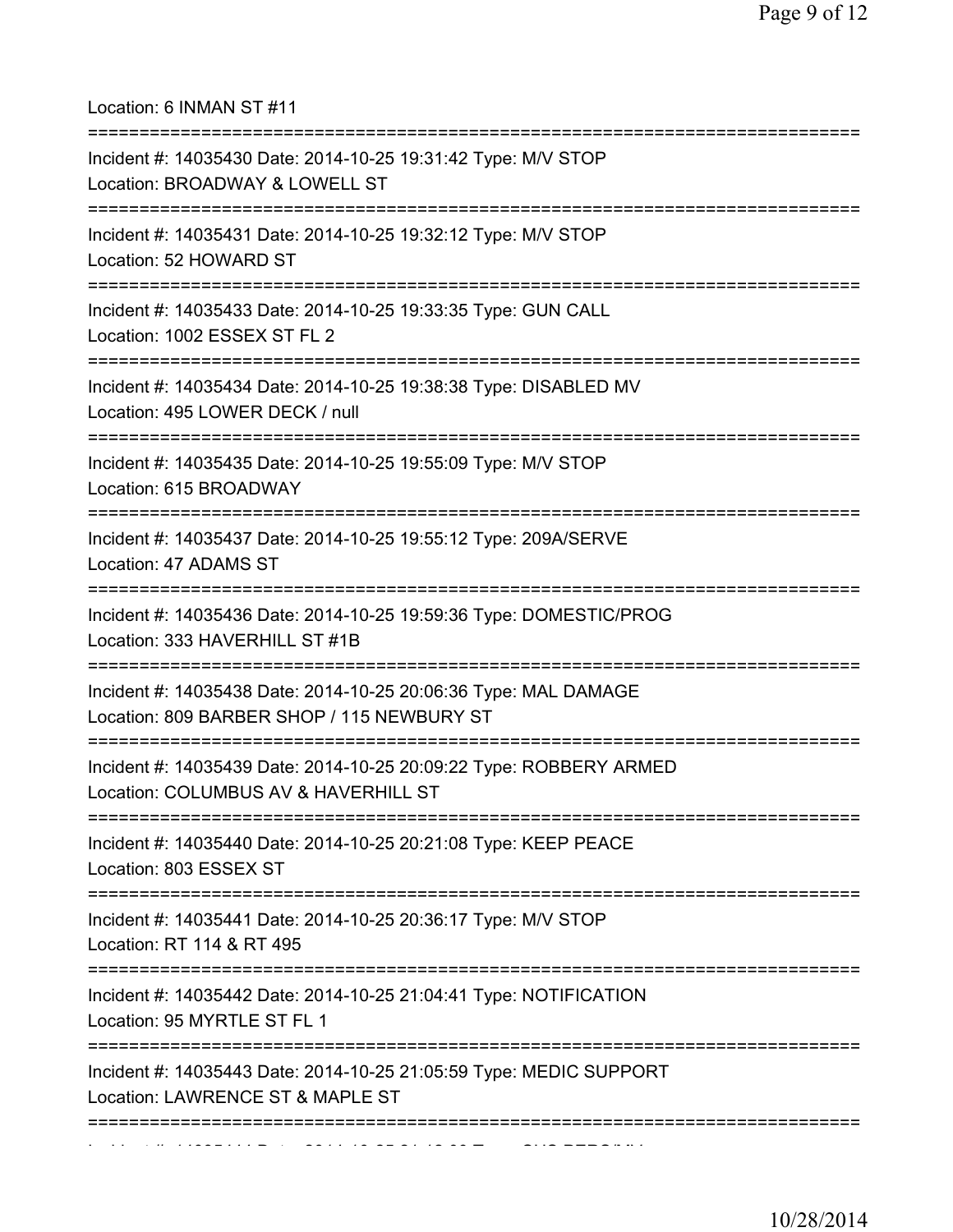Location: MCDONALDS / 50 BROADWAY

| Incident #: 14035445 Date: 2014-10-25 21:16:49 Type: MEDIC SUPPORT<br>Location: LAWRENCE ST & OAK ST                                                                |
|---------------------------------------------------------------------------------------------------------------------------------------------------------------------|
| Incident #: 14035446 Date: 2014-10-25 21:53:23 Type: M/V STOP<br>Location: ESSEX ST & MARGIN ST<br>=========================<br>=================================== |
| Incident #: 14035447 Date: 2014-10-25 21:56:29 Type: NOISE ORD<br>Location: 194 JACKSON ST FL 2<br>:======================                                          |
| Incident #: 14035449 Date: 2014-10-25 22:03:24 Type: MV/BLOCKING<br>Location: HAFFNER'S GAS STATION / 69 PARKER ST                                                  |
| Incident #: 14035448 Date: 2014-10-25 22:03:39 Type: M/V STOP<br>Location: BROADWAY & ESSEX ST                                                                      |
| Incident #: 14035451 Date: 2014-10-25 22:10:09 Type: A&B D/W PAST<br>Location: 203 BRUCE ST FL 2                                                                    |
| Incident #: 14035450 Date: 2014-10-25 22:10:13 Type: SUICIDE ATTEMPT<br>Location: HANCOCK ST & MELROSE TER                                                          |
| Incident #: 14035452 Date: 2014-10-25 22:16:16 Type: B&E/PROG<br>Location: KINGSTON ST & NEWTON ST                                                                  |
| Incident #: 14035453 Date: 2014-10-25 22:20:11 Type: DOMESTIC/PROG<br>Location: 14 SAVOIE AV                                                                        |
| Incident #: 14035454 Date: 2014-10-25 22:27:27 Type: NOISE ORD<br>Location: 27 YALE ST                                                                              |
| Incident #: 14035455 Date: 2014-10-25 22:30:35 Type: HIT & RUN M/V<br>Location: 51 MILTON ST                                                                        |
| Incident #: 14035456 Date: 2014-10-25 22:48:09 Type: NOISE ORD<br>Location: 156-158 OLIVE AV                                                                        |
| Incident #: 14035457 Date: 2014-10-25 22:48:43 Type: NOISE ORD<br>Location: E HAVERHILL ST & HAVERHILL ST                                                           |
|                                                                                                                                                                     |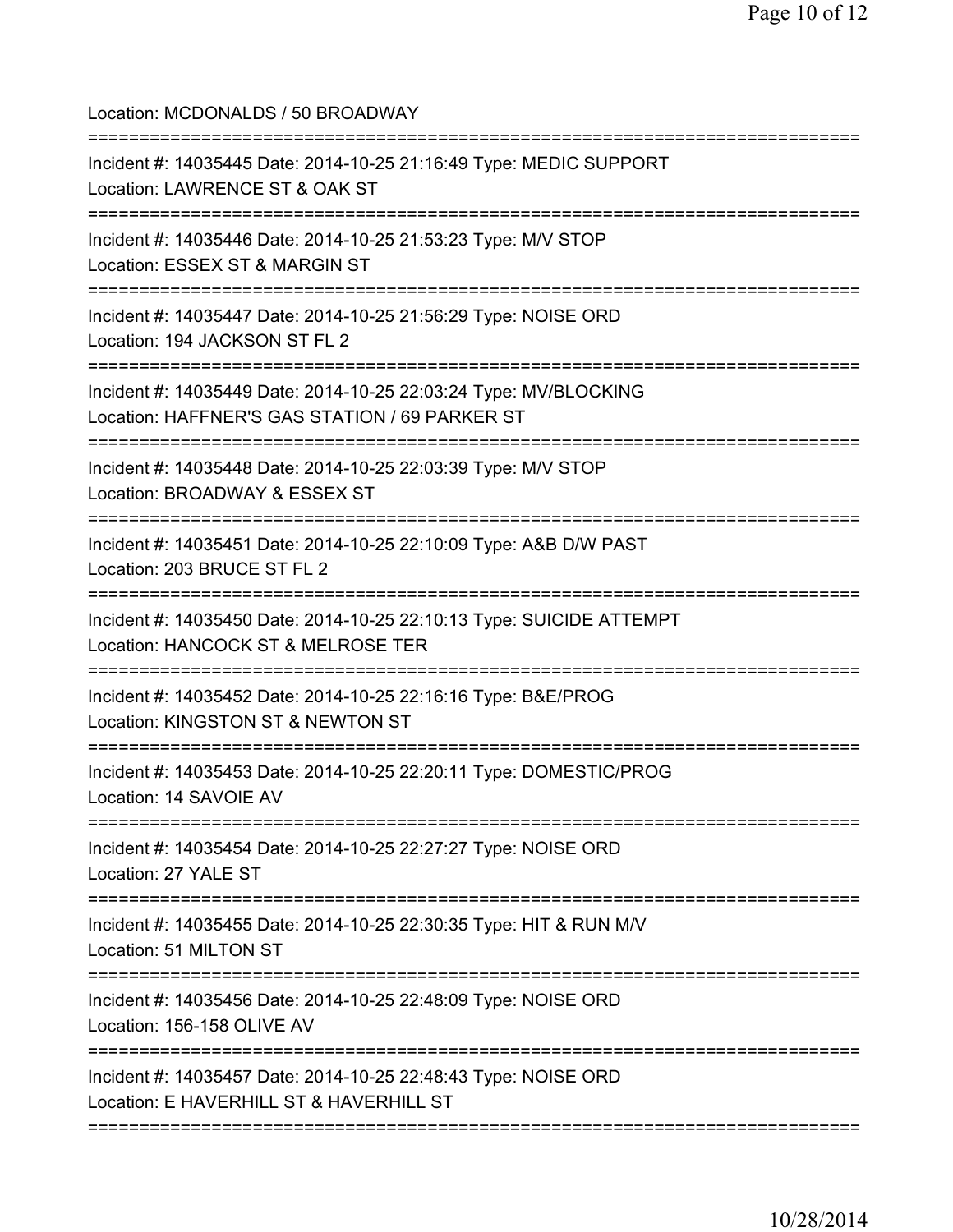| Location: N PARISH RD & PHILLIPS ST                                                                                                  |
|--------------------------------------------------------------------------------------------------------------------------------------|
| Incident #: 14035459 Date: 2014-10-25 22:56:40 Type: M/V STOP<br>Location: BOXFORD ST & WINTHROP AV                                  |
| Incident #: 14035460 Date: 2014-10-25 22:57:05 Type: NOISE ORD<br>Location: 130 OXFORD ST #1<br>==================================== |
| Incident #: 14035461 Date: 2014-10-25 22:58:54 Type: NOISE ORD<br>Location: E HAVERHILL ST & ELM ST<br>=======================       |
| Incident #: 14035465 Date: 2014-10-25 23:02:46 Type: HIT & RUN M/V<br>Location: BUSWELL ST & MONMOUTH ST                             |
| Incident #: 14035462 Date: 2014-10-25 23:05:23 Type: NOISE ORD<br>Location: 14 ROWE ST FL 1                                          |
| Incident #: 14035463 Date: 2014-10-25 23:06:46 Type: NOISE ORD<br>Location: 164 WALNUT ST                                            |
| Incident #: 14035464 Date: 2014-10-25 23:08:51 Type: NOISE ORD<br>Location: 4 SHERIDAN ST                                            |
| Incident #: 14035466 Date: 2014-10-25 23:12:26 Type: ALARM/BURG<br>Location: LAWRENCE COMMUNITY ACCESS T.V. / 468 ESSEX ST           |
| Incident #: 14035467 Date: 2014-10-25 23:15:10 Type: NOISE ORD<br>Location: 101 EXCHANGE ST FL 3                                     |
| Incident #: 14035468 Date: 2014-10-25 23:15:52 Type: NOISE ORD<br>Location: 24 BAILEY ST                                             |
| :==================================<br>Incident #: 14035469 Date: 2014-10-25 23:24:05 Type: NOISE ORD<br>Location: 25 BROMFIELD ST   |
| :==========================<br>Incident #: 14035470 Date: 2014-10-25 23:24:54 Type: NOISE ORD<br>Location: 76-78 WATER ST FL 2       |
| Incident #: 14035472 Date: 2014-10-25 23:39:59 Type: NOISE ORD<br>Location: 102 CHESTER ST FL 1                                      |
|                                                                                                                                      |